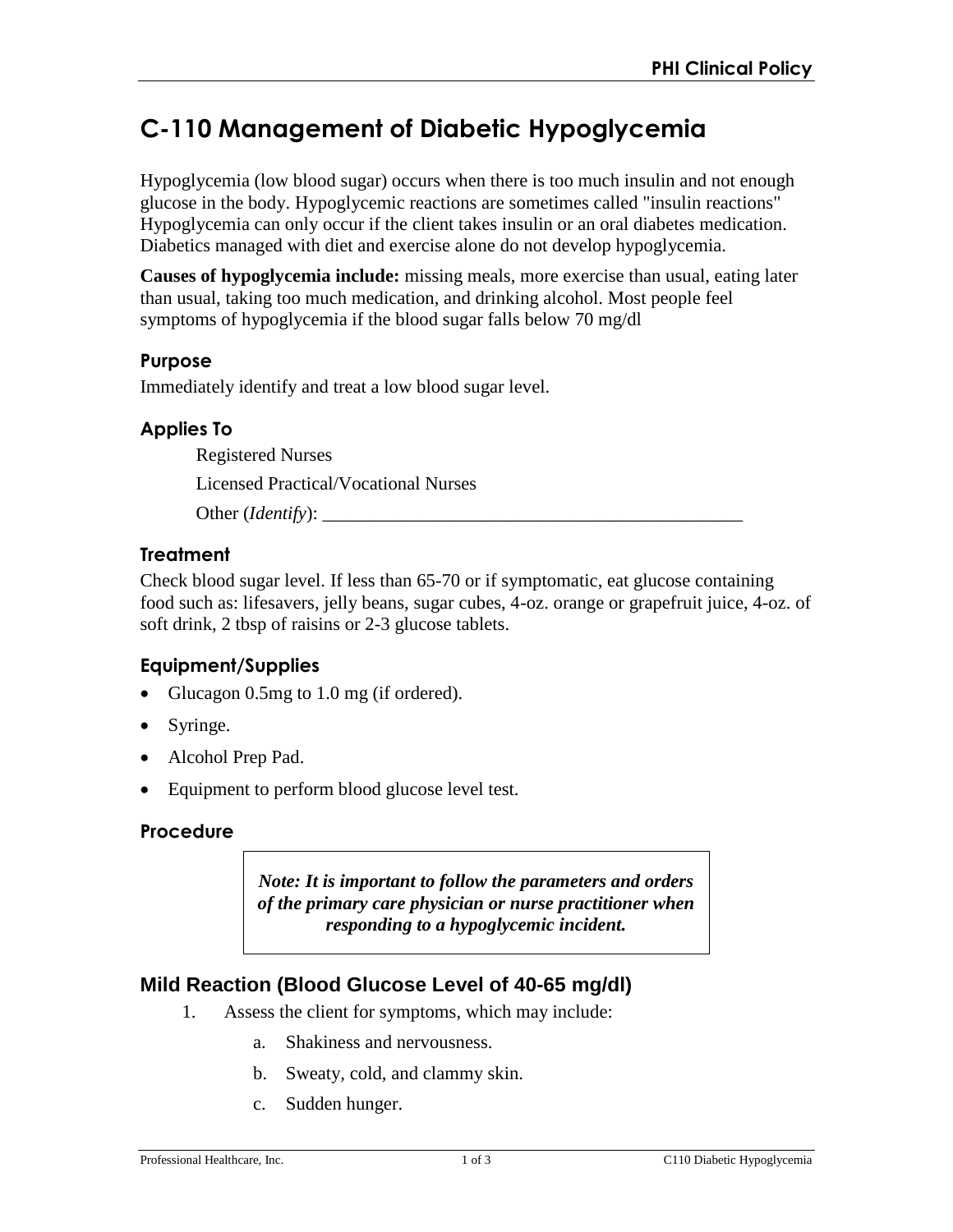- d. Rapid heart rate.
- e. Feelings of weakness or feeling lightheaded.
- f. Blurred or double vision.
- g. Headache.
- h. Tingling or numb lips or tongue.
- i. Nausea.
- j. Nightmares or crying out during sleep.
- 2. Perform blood glucose level monitoring according to procedure.
- 3. Instruct the client to eat one of the following simple sugars as ordered by physician: Fifteen grams of carbohydrate will relieve most symptoms.
	- a. Two or three glucose tablets.
	- b. Four to six pieces hard candy (not sugar free).
	- c. One half cup orange or apple juice or soft drink.
	- d. Cup skim milk.
	- e. One tablespoon of honey, corn syrup, or sugar.
	- f. Two tablespoons (one small box) of raisins.
- 4. Instruct the client to eat another of the above simple sugars if he/she still has symptoms after ten to fifteen minutes.

# **Severe Reaction (Blood Glucose Level under 40 mg/dl)**

- 1. Assess the client for symptoms, which may include:
	- a. Confusion.
	- b. Personality changes, acting differently than usual.
	- c. Poor coordination, clumsiness.
	- d. Slurred speech.
	- e. Twitching muscles.
	- f. Pounding heart.
	- g. Increased weakness.
	- h. Convulsions.
	- i. Drowsiness, loss of consciousness.
- 2. If the client is conscious, perform blood glucose level monitoring according to procedure.
- 3. Instruct the client to eat one of the simple sugars listed for a mild reaction, but use up to twice the amount indicated.
- 4. If the client becomes unconscious, call the emergency number.